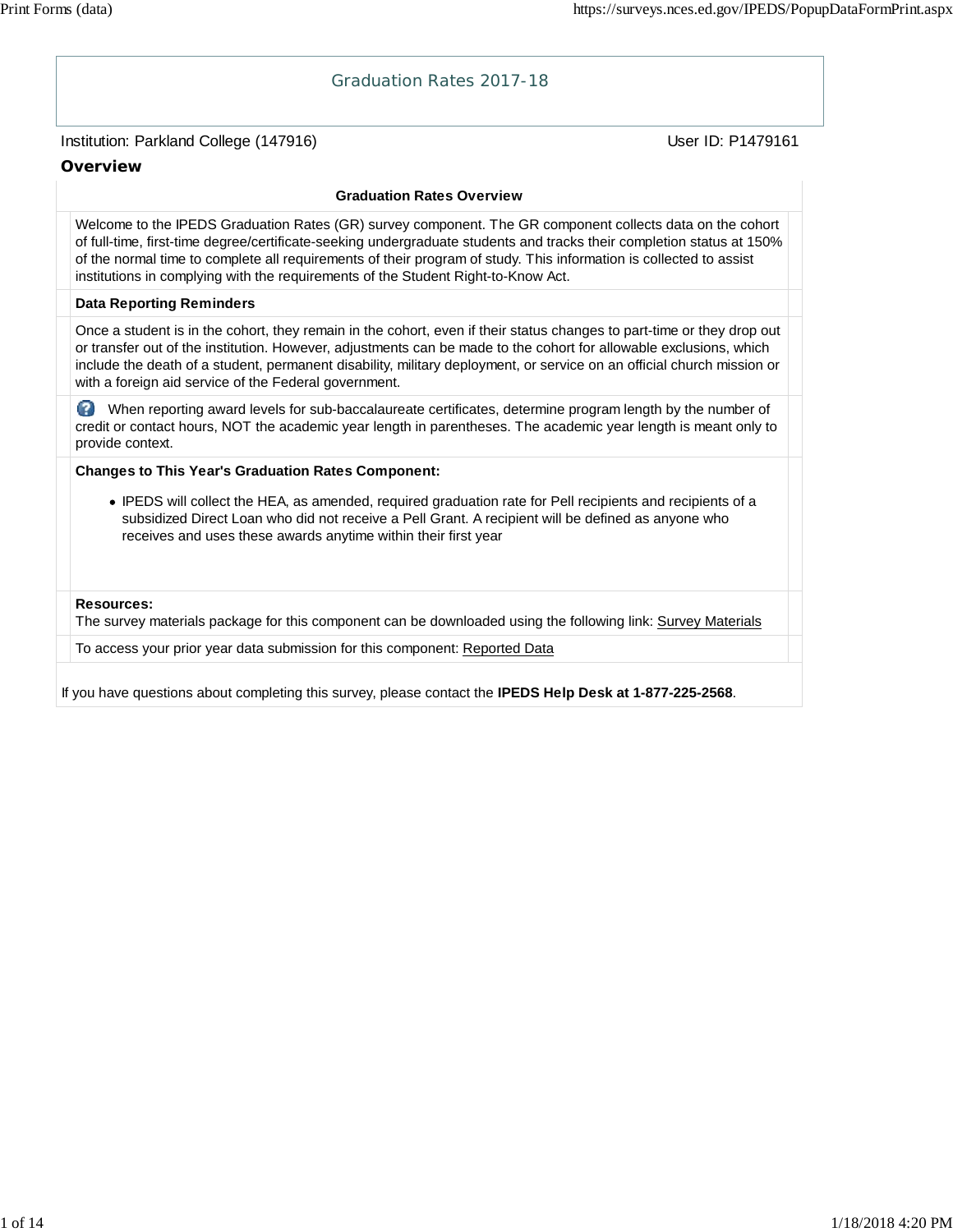Institution: Parkland College (147916) November 2012 12: P1479161

## **Establishing cohort**

**Based on your institution's response to the predominant calendar system question (B3) on the Institutional Characteristics Header survey component from the IPEDS Fall 2017 data collection, your institution must report graduation rates data using a:**

**Fall Cohort**

*A fall cohort is used by institutions with standard academic terms (semester, trimester, quarter, 4-1-4). A full-year cohort is used by institutions offering primarily occupational/vocational programs and operating on a continuous basis.*

### **Cohort of full-time, first-time degree/certificate-seeking undergraduate students**

- **Report Hispanic/Latino individuals of any race as Hispanic/Latino**
- **Report race for non-Hispanic/Latino individuals only**

Please review the data in the initial cohort column and re-enter the cohort data making any necessary corrections for omissions, erroneous reporting, or where better information regarding race/ethnicity or gender is available. Institutions must continue to report using the new race/ethnicity categories. For information and assistance with this, please visit the IPEDS Race/Ethnicity Information Center.

| <b>Men</b>                                |                  |                  |  |  |
|-------------------------------------------|------------------|------------------|--|--|
| Screen 1 of 5                             | Cohort year 2014 |                  |  |  |
|                                           | Initial cohort   | Revised cohort   |  |  |
| Nonresident alien                         | 1                | $\mathbf{1}$     |  |  |
| Hispanic/Latino                           | 18               | 17               |  |  |
| American Indian or Alaska Native          | 2                | $\overline{a}$   |  |  |
| <b>Asian</b>                              | 5                | 5                |  |  |
| <b>Black or African American</b>          | 72               | 72               |  |  |
| Native Hawaiian or Other Pacific Islander | 1                | $\mathbf{1}$     |  |  |
| White                                     | 346              | 344              |  |  |
| Two or more races                         | 10               | 10 <sub>1</sub>  |  |  |
| Race and ethnicity unknown                | 80               | 78               |  |  |
| <b>Total men</b>                          | 535              | 530              |  |  |
|                                           |                  |                  |  |  |
| Women                                     |                  |                  |  |  |
| Screen 1 of 5                             |                  | Cohort year 2014 |  |  |
|                                           | Initial cohort   | Revised cohort   |  |  |

Hispanic/Latino 21 21

Nonresident alien 0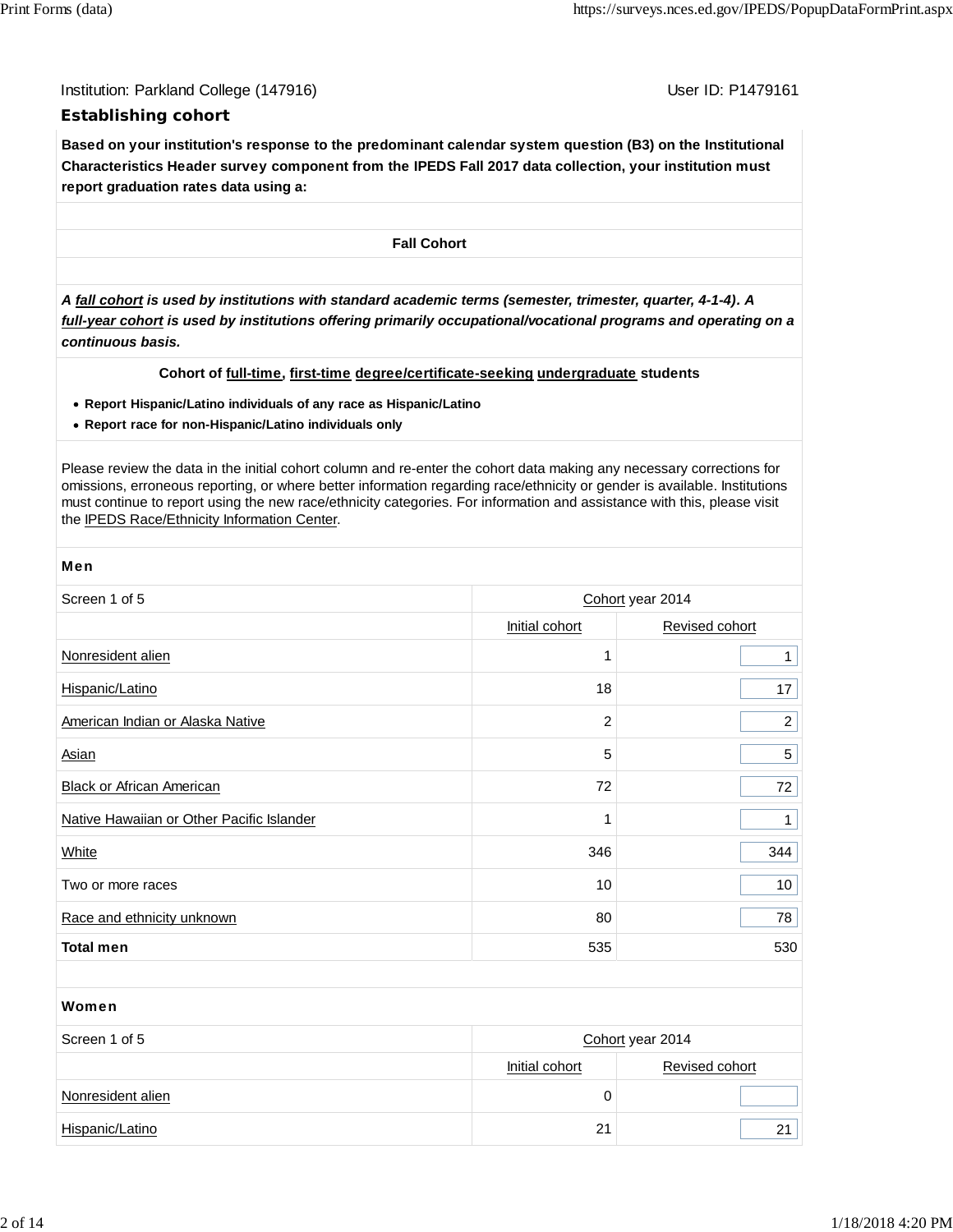| American Indian or Alaska Native          |     |     |
|-------------------------------------------|-----|-----|
| Asian                                     | 7   |     |
| <b>Black or African American</b>          | 58  | 58  |
| Native Hawaiian or Other Pacific Islander | 0   |     |
| White                                     | 176 | 175 |
| Two or more races                         | 6   | 6   |
| Race and ethnicity unknown                | 53  | 50  |
| <b>Total women</b>                        | 322 | 318 |
|                                           |     |     |
| Total men + women                         | 857 | 848 |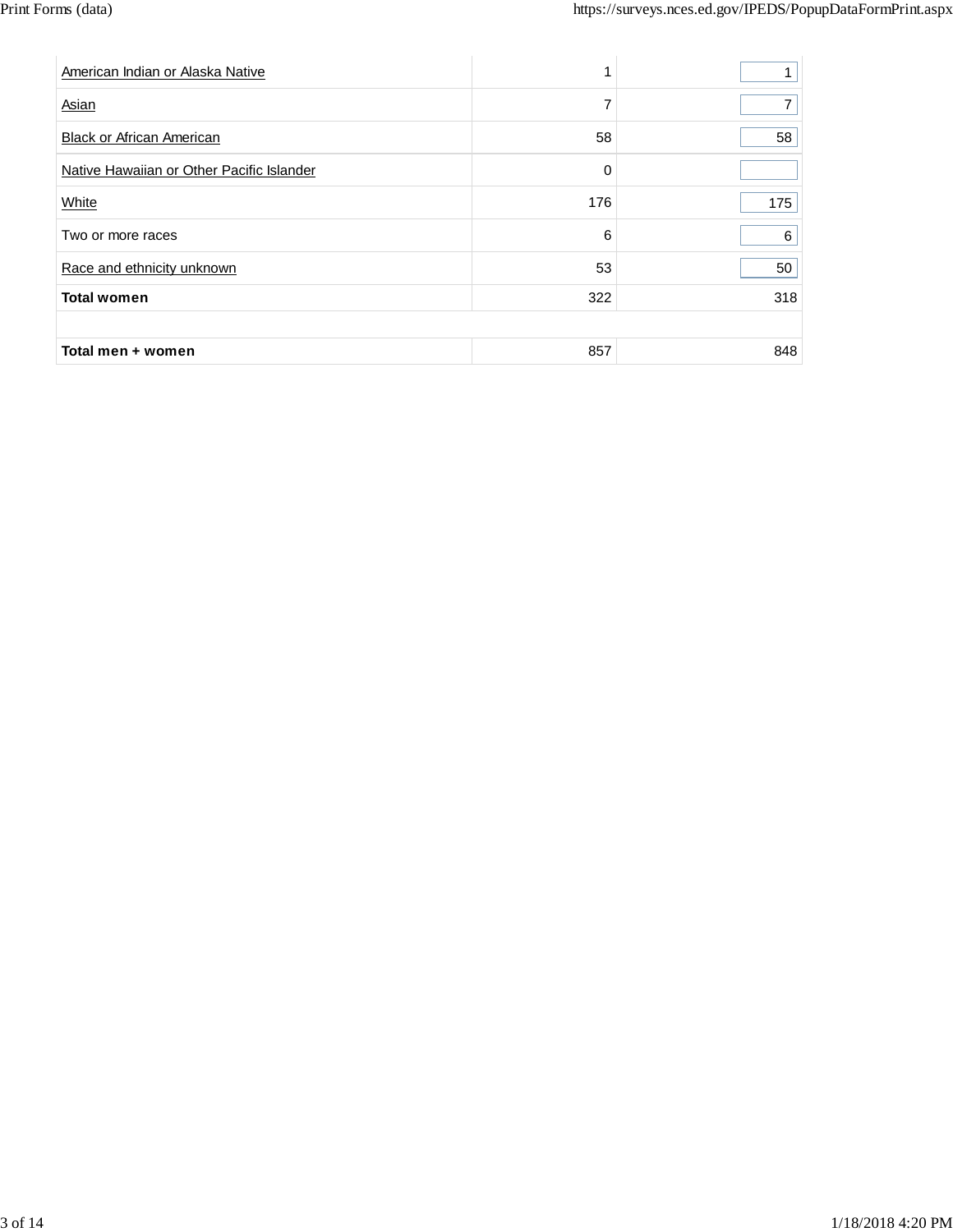## Institution: Parkland College (147916) November 2012 12: P1479161 **Completers within 150%**

### **Cohort of full-time, first-time degree/certificate-seeking undergraduate students**

**In the columns below, report the status of the 2014 cohort of full-time, first-time degree/certificate-seeking undergraduate students listed in Column 10. Those who completed their program within 150% of normal time as of August 31, 2017 should be reported in either Column 11 or 12, depending on the length of the program completed.**

#### **Report Hispanic/Latino individuals of any race as Hispanic/Latino**

**Report race for non-Hispanic/Latino individuals only**

#### Men

| Screen 2 of 5                                | Cohort year 2014 |                                                                                         |                                                                                         |                           |  |  |
|----------------------------------------------|------------------|-----------------------------------------------------------------------------------------|-----------------------------------------------------------------------------------------|---------------------------|--|--|
|                                              |                  | Cohort students who completed their program within<br>150% of normal time to completion | Total                                                                                   |                           |  |  |
|                                              | Cohort           | Completers of programs<br>B<br>of less than 2 academic yrs<br>(or equivalent)           | Completers of programs of at<br>least 2 but less than 4 academic<br>yrs (or equivalent) | completers<br>within 150% |  |  |
|                                              | (Column<br>10)   | (Column 11)                                                                             | (Column 12)                                                                             | (Column 29)               |  |  |
| Nonresident alien                            | 1                |                                                                                         |                                                                                         | $\mathbf 0$               |  |  |
| Hispanic/Latino                              | 17               | $\mathbf{1}$                                                                            |                                                                                         | 1                         |  |  |
| American Indian or<br>Alaska Native          | $\overline{c}$   |                                                                                         |                                                                                         | $\mathbf 0$               |  |  |
| Asian                                        | 5                |                                                                                         | 3                                                                                       | 3                         |  |  |
| <b>Black or African</b><br>American          | 72               | $\mathbf{1}$                                                                            | 5                                                                                       | 6                         |  |  |
| Native Hawaiian or<br>Other Pacific Islander | 1                |                                                                                         |                                                                                         | $\mathbf 0$               |  |  |
| White                                        | 344              | 17                                                                                      | 94                                                                                      | 111                       |  |  |
| Two or more races                            | 10               | $\mathbf{1}$                                                                            | $\mathbf{1}$                                                                            | $\overline{2}$            |  |  |
| Race and ethnicity<br>unknown                | 78               | $\mathbf{3}$                                                                            | 11                                                                                      | 14                        |  |  |
| <b>Total men</b>                             | 530              | 23                                                                                      | 114                                                                                     | 137                       |  |  |
|                                              |                  |                                                                                         |                                                                                         |                           |  |  |
| Women                                        |                  |                                                                                         |                                                                                         |                           |  |  |
| Screen 2 of 5                                |                  |                                                                                         | Cohort year 2014                                                                        |                           |  |  |
|                                              |                  |                                                                                         | Calcant attrainment critical approximation in the species criticise                     |                           |  |  |

| Cohort         | Cohort students who completed their program within<br>150% of normal time to completion | Total                                                                                   |                           |  |
|----------------|-----------------------------------------------------------------------------------------|-----------------------------------------------------------------------------------------|---------------------------|--|
|                | Completers of programs<br>of less than 2 academic yrs<br>(or equivalent)                | Completers of programs of at<br>least 2 but less than 4 academic<br>yrs (or equivalent) | completers<br>within 150% |  |
| (Column<br>10) | (Column 11)                                                                             | (Column 12)                                                                             | (Column 29)               |  |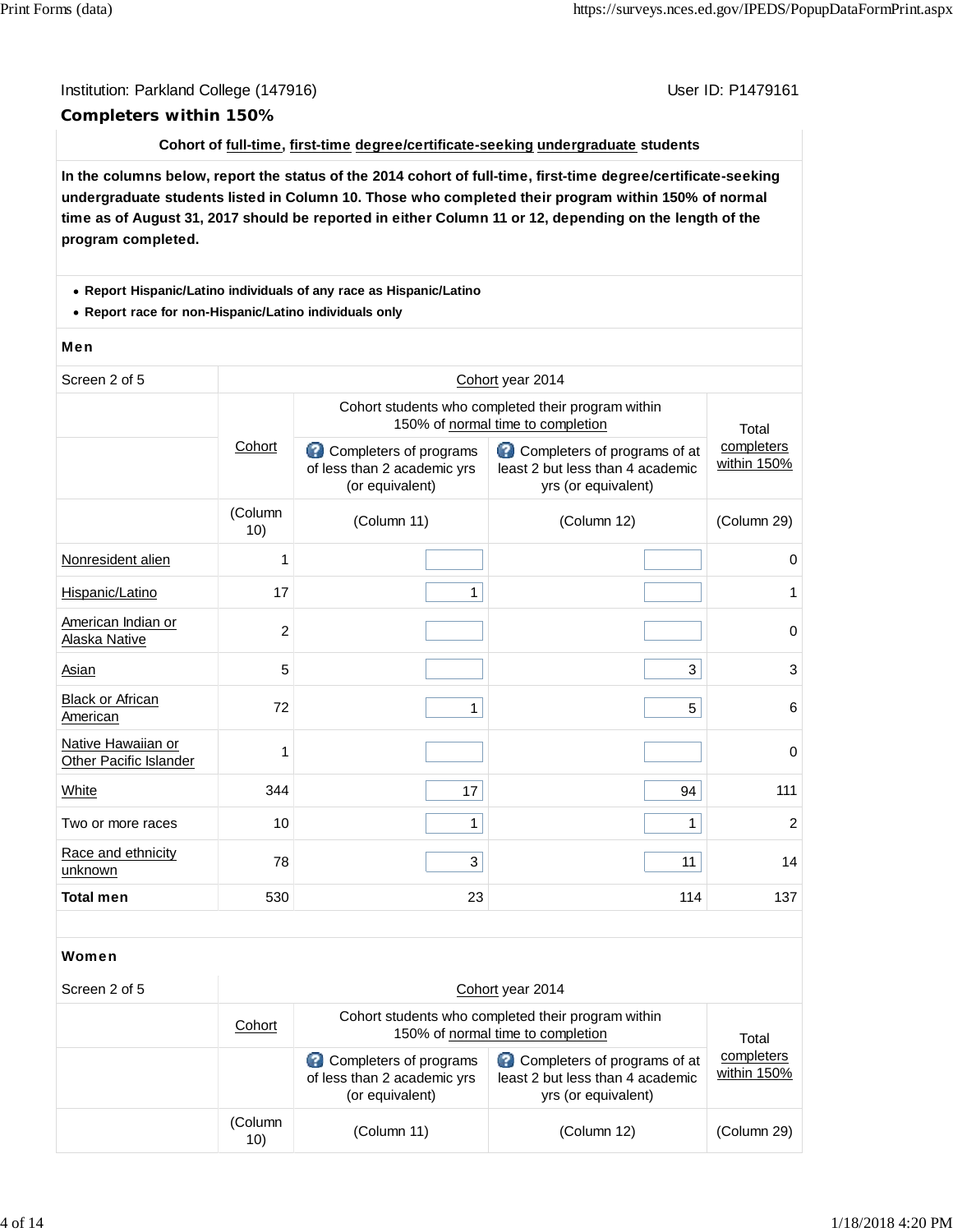| Nonresident alien                                   |                |                |     | $\mathbf 0$    |
|-----------------------------------------------------|----------------|----------------|-----|----------------|
| Hispanic/Latino                                     | 21             | 1              | 4   | 5              |
| American Indian or<br>Alaska Native                 | 1              |                |     | $\mathbf 0$    |
| <b>Asian</b>                                        | $\overline{7}$ |                | 3   | 3              |
| <b>Black or African</b><br>American                 | 58             | $\mathbf{3}$   | 4   | $\overline{7}$ |
| Native Hawaiian or<br><b>Other Pacific Islander</b> |                |                |     | $\mathbf 0$    |
| White                                               | 175            | 8              | 68  | 76             |
| Two or more races                                   | 6              |                |     | $\mathbf 0$    |
| Race and ethnicity<br>unknown                       | 50             | $\overline{4}$ | 11  | 15             |
| <b>Total women</b>                                  | 318            | 16             | 90  | 106            |
|                                                     |                |                |     |                |
| Total men + women                                   | 848            | 39             | 204 | 243            |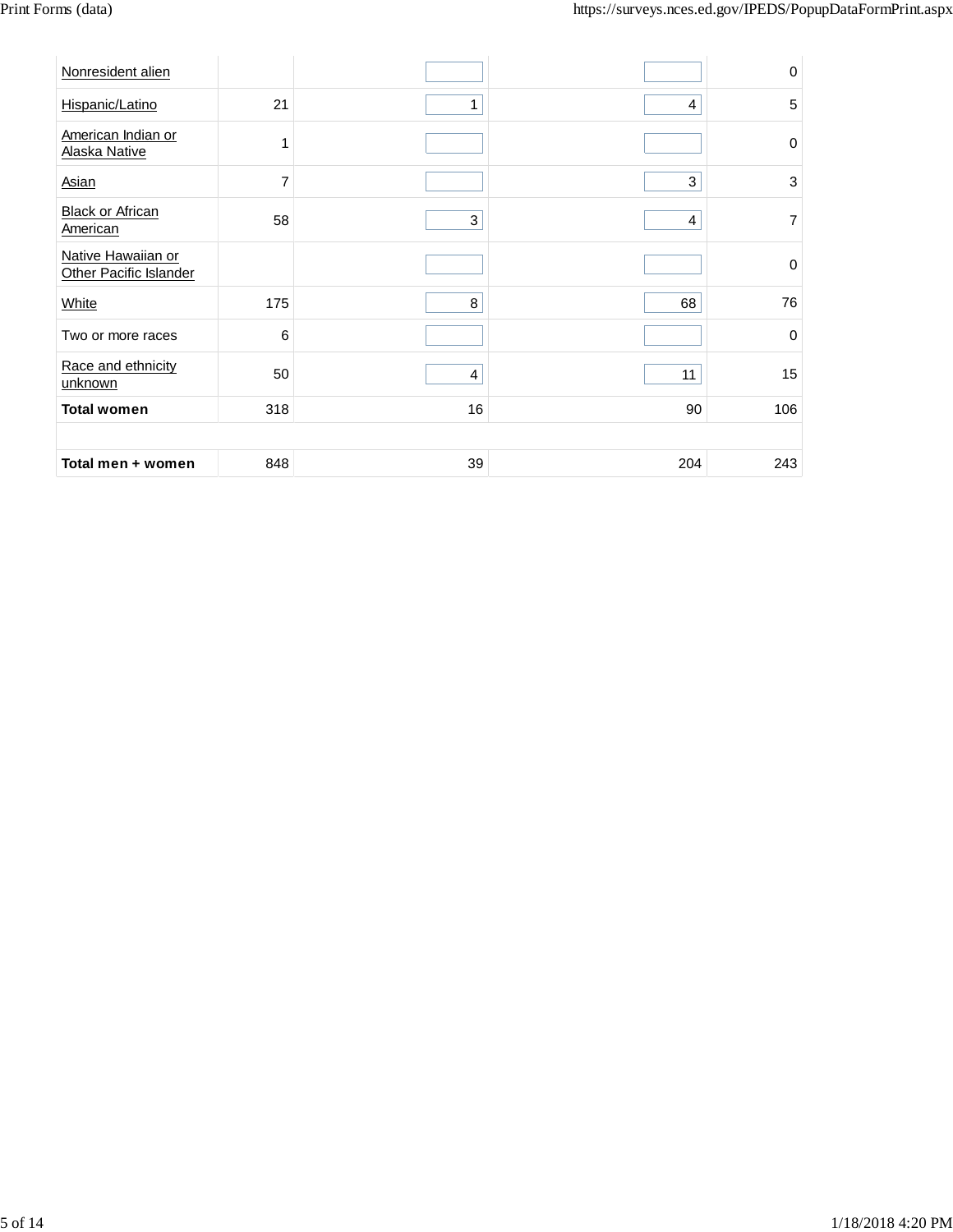### Institution: Parkland College (147916) November 2012 12: P1479161

## **Transfers/exclusions**

- In the columns below, report the status of those students in the 2014 cohort of full-time, first-time degree/certificate-seeking undergraduate students listed in Column 10 who did not complete a program as of August 31, 2017.
- Report transfers-out who did not complete a program in Column 30. If the mission of your institution includes providing substantial preparation for students to enroll in another eligible institution WITHOUT having completed a program, you must report transfer-out data in Column 30. A school is required to report only on those students that the school knows have transferred to another eligible institution. A school must document that the student actually transferred. If it is not part of your mission, you may report transfer-out data if you wish.
- Report eligible exclusions from the cohort in Column 45. The ONLY allowable categories for this column are: students who died or became permanently disabled students who left school to serve in the armed forces (or have been called up to active duty) students who left school to serve with a foreign aid service of the Federal Government students who left school to serve on an official church mission
- Column 52 [No longer enrolled] will be calculated for you. This includes students who have dropped out as well as those who completed in greater than 150% of normal time.
- $\bullet$ If you do not have any values to report in either Column 30, 45, or 51, you must enter at least one zero in a field on this screen to continue.

#### **Cohort of full-time, first-time degree/certificate-seeking undergraduate students**

- **Report Hispanic/Latino individuals of any race as Hispanic/Latino**
- **Report race for non-Hispanic/Latino individuals only**

#### Men

| Screen 3 of 5                                |                |                                    | Cohort year 2014               |                     |                   |                       |
|----------------------------------------------|----------------|------------------------------------|--------------------------------|---------------------|-------------------|-----------------------|
|                                              | Cohort         | Total<br>completers<br>within 150% | Total transfer-out<br>students | Total<br>exclusions | Still<br>enrolled | No longer<br>enrolled |
|                                              | (Column<br>10) | (Column 29)                        | (Column 30)                    | (Column 45)         | (Column<br>51)    | (Column 52)           |
| Nonresident alien                            | 1              | 0                                  |                                |                     | $\mathbf{1}$      | 0                     |
| Hispanic/Latino                              | 17             | 1                                  | 3                              |                     | 3                 | 10                    |
| American Indian or Alaska<br>Native          | $\overline{c}$ | 0                                  |                                |                     | $\mathbf{1}$      | 1                     |
| Asian                                        | 5              | 3                                  | $\overline{2}$                 |                     |                   | $\mathbf 0$           |
| <b>Black or African American</b>             | 72             | 6                                  | 21                             |                     | $\mathbf{1}$      | 44                    |
| Native Hawaiian or Other<br>Pacific Islander | 1              | 0                                  |                                |                     |                   | 1                     |
| White                                        | 344            | 111                                | 88                             |                     | 24                | 121                   |
| Two or more races                            | 10             | $\overline{2}$                     |                                |                     | $\overline{2}$    | 6                     |
| Race and ethnicity unknown                   | 78             | 14                                 | 14                             |                     | 5                 | 45                    |
| <b>Total men</b>                             | 530            | 137                                | 128                            | $\pmb{0}$           | 37                | 228                   |
|                                              |                |                                    |                                |                     |                   |                       |
| Women                                        |                |                                    |                                |                     |                   |                       |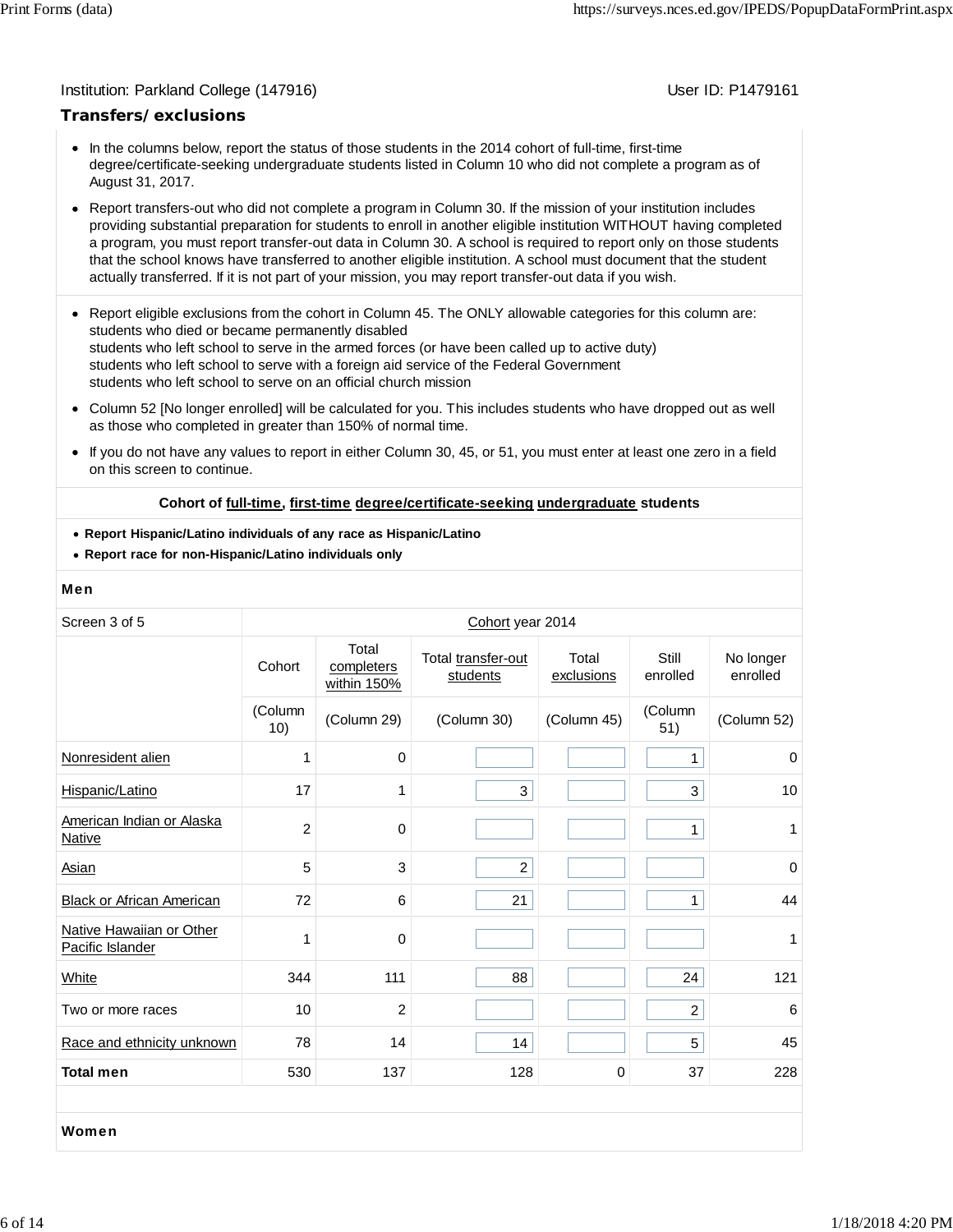| Screen 3 of 5                                |                |                                    | Cohort year 2014               |                     |                   |                       |
|----------------------------------------------|----------------|------------------------------------|--------------------------------|---------------------|-------------------|-----------------------|
|                                              | Cohort         | Total<br>completers<br>within 150% | Total transfer-out<br>students | Total<br>exclusions | Still<br>enrolled | No longer<br>enrolled |
|                                              | (Column<br>10) | (Column 29)                        | (Column 30)                    | (Column 45)         |                   | (Column 52)           |
| Nonresident alien                            |                | $\mathbf 0$                        |                                |                     |                   | 0                     |
| Hispanic/Latino                              | 21             | 5                                  | 8                              |                     | 3                 | 5                     |
| American Indian or Alaska<br>Native          | 1              | $\mathbf 0$                        |                                |                     |                   | 1                     |
| <b>Asian</b>                                 | $\overline{7}$ | 3                                  | 3                              |                     | 1                 | $\Omega$              |
| <b>Black or African American</b>             | 58             | 7                                  | 19                             |                     | 3                 | 29                    |
| Native Hawaiian or Other<br>Pacific Islander |                | $\mathbf 0$                        |                                |                     |                   | 0                     |
| White                                        | 175            | 76                                 | 49                             |                     | 10                | 40                    |
| Two or more races                            | 6              | 0                                  | $\mathbf{1}$                   |                     | 1                 | 4                     |
| Race and ethnicity unknown                   | 50             | 15                                 | 11                             |                     | 3                 | 21                    |
| <b>Total women</b>                           | 318            | 106                                | 91                             | 0                   | 21                | 100                   |
|                                              |                |                                    |                                |                     |                   |                       |
| Total men + women                            | 848            | 243                                | 219                            | $\mathbf 0$         | 58                | 328                   |
| Total in prior year (men and<br>women)       | 668            |                                    | 194                            |                     |                   |                       |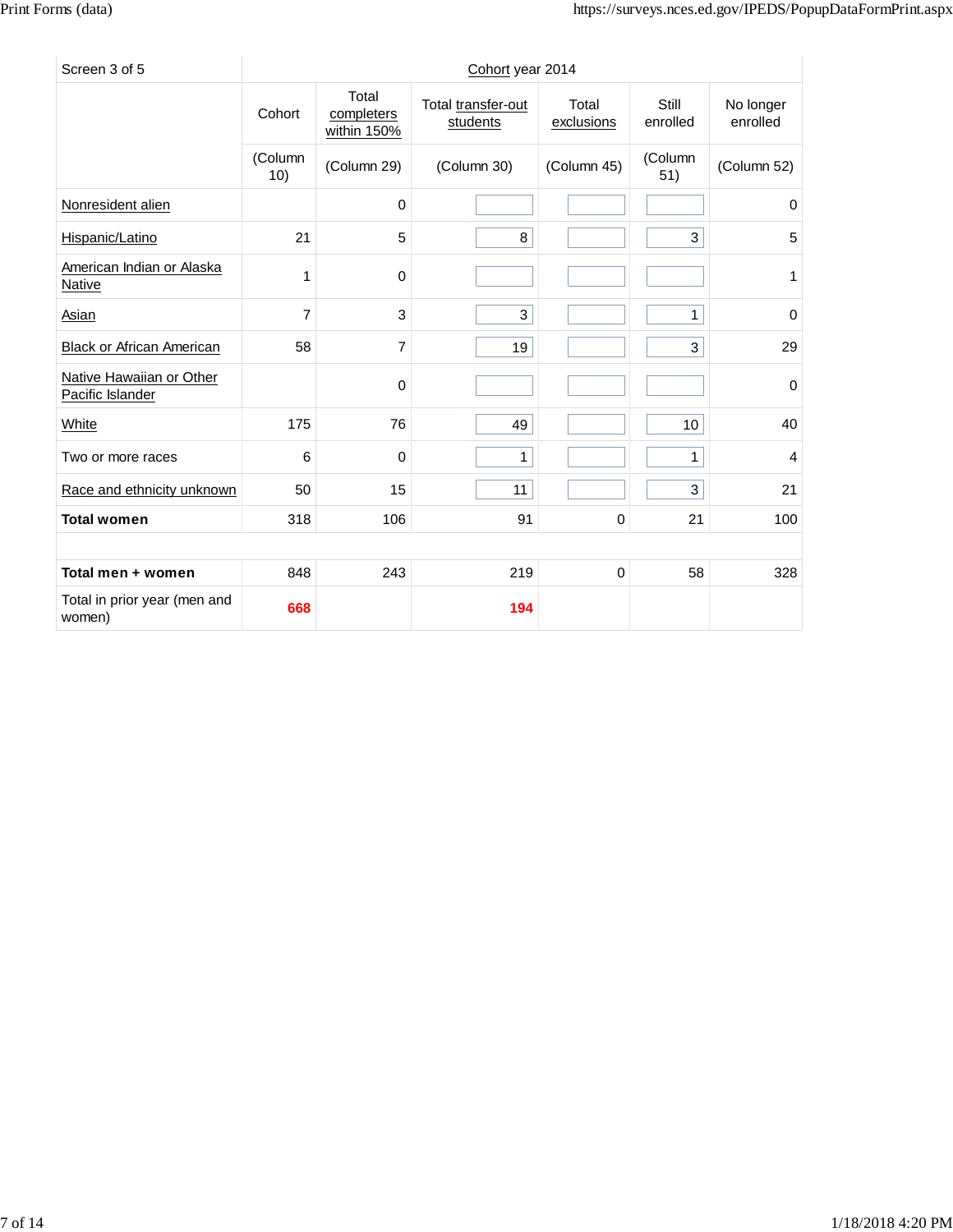## Institution: Parkland College (147916) Contract College (147916)

## **Completers within 100%**

- In the columns below, report the status of those students in the 2014 cohort of full-time, first-time degree/certificate-seeking undergraduate students who completed their program within 100% of normal time to completion.
- Those who completed their program within 100% of normal time should be reported in either Column 55 or 56, depending on the length of the program completed.

| Screen 4<br>of 5                |     | Cohort year 2014                                                                        |                                                                                         |                                                     |             |  |  |  |  |
|---------------------------------|-----|-----------------------------------------------------------------------------------------|-----------------------------------------------------------------------------------------|-----------------------------------------------------|-------------|--|--|--|--|
|                                 |     | Cohort students who completed their program within<br>100% of normal time to completion |                                                                                         |                                                     |             |  |  |  |  |
| Revised<br>Exclusions<br>cohort |     | Completers of<br>programs of less than 2<br>academic yrs (or<br>equivalent)             | Completers of programs of<br>at least 2 but less than 4<br>academic yrs (or equivalent) | Total completers<br>within 100%<br>(Column 55 + 56) |             |  |  |  |  |
|                                 |     |                                                                                         | (Column 55)                                                                             | (Column 56)                                         | (Column 57) |  |  |  |  |
| Total men<br>+ women            | 848 | 0                                                                                       | 29                                                                                      | 95                                                  | 124         |  |  |  |  |

## **Cohort of full-time, first-time degree/certificate-seeking undergraduate students**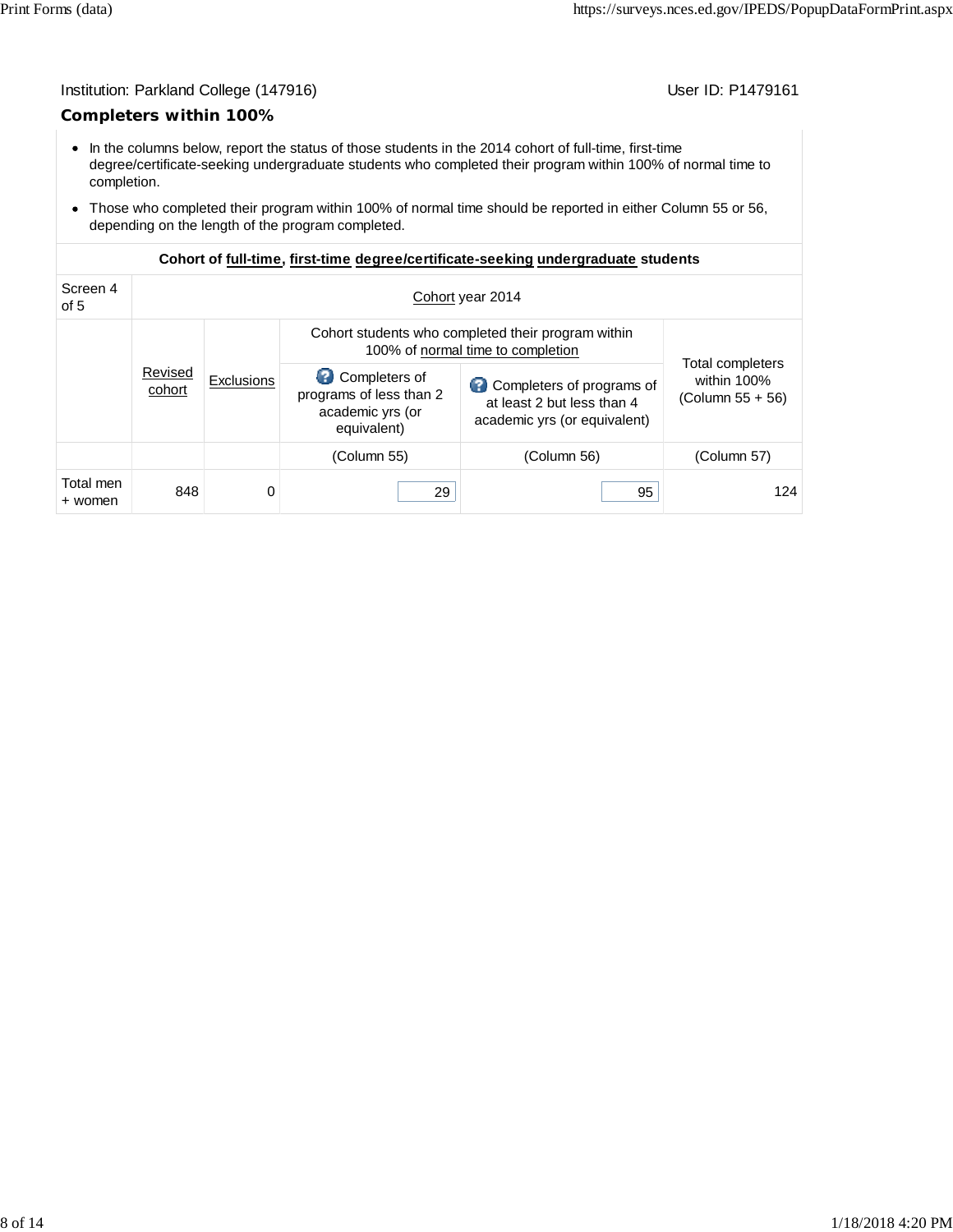## Institution: Parkland College (147916) November 2012 12: P1479161

## **Pell recipients and recipients of a subsidized Direct Loan who did not receive a Pell Grant**

For each subcohort, report the number of students in the cohort, total exclusions for the cohort, and the number of students that completed a certificate or degree within 150% of normal time to completion.

Recipients of a Pell Grant and Recipients of a Direct Subsidized Loan that did not receive a Pell Grant are *mutually exclusive*, that is, if a student is in one cohort, they cannot be in the other cohort.

- The total of these 2 subcohorts must be less than the full-time, first-time, degree/certificate-seeking cohort

## **Cohort of full-time, first-time degree/certificate-seeking undergraduate students**

| Screen 5 of 5                                                                                      | Cohort year 2014                |                         |                                                                                        |
|----------------------------------------------------------------------------------------------------|---------------------------------|-------------------------|----------------------------------------------------------------------------------------|
|                                                                                                    | Number of<br>students in cohort | <b>Total exclusions</b> | Number of students that<br>completed within 150%<br>οt<br>normal time to<br>completion |
|                                                                                                    | (Column 10)                     | (Column 45)             | (Column 29)                                                                            |
| Full-time, first-time, degree/certificate-seeking cohort                                           | 848                             | 0                       | 243                                                                                    |
| Recipients of a Pell Grant (within entering year)                                                  | 377                             |                         | 84                                                                                     |
| Recipients of a Direct Subsidized Loan (Within<br>entering year) that did not receive a Pell Grant | 67                              |                         | 20                                                                                     |
| Did not receive either a Pell Grant or Direct<br>Subsidized Loan (within entering year)            | 404                             | 0                       | 139                                                                                    |
|                                                                                                    |                                 |                         |                                                                                        |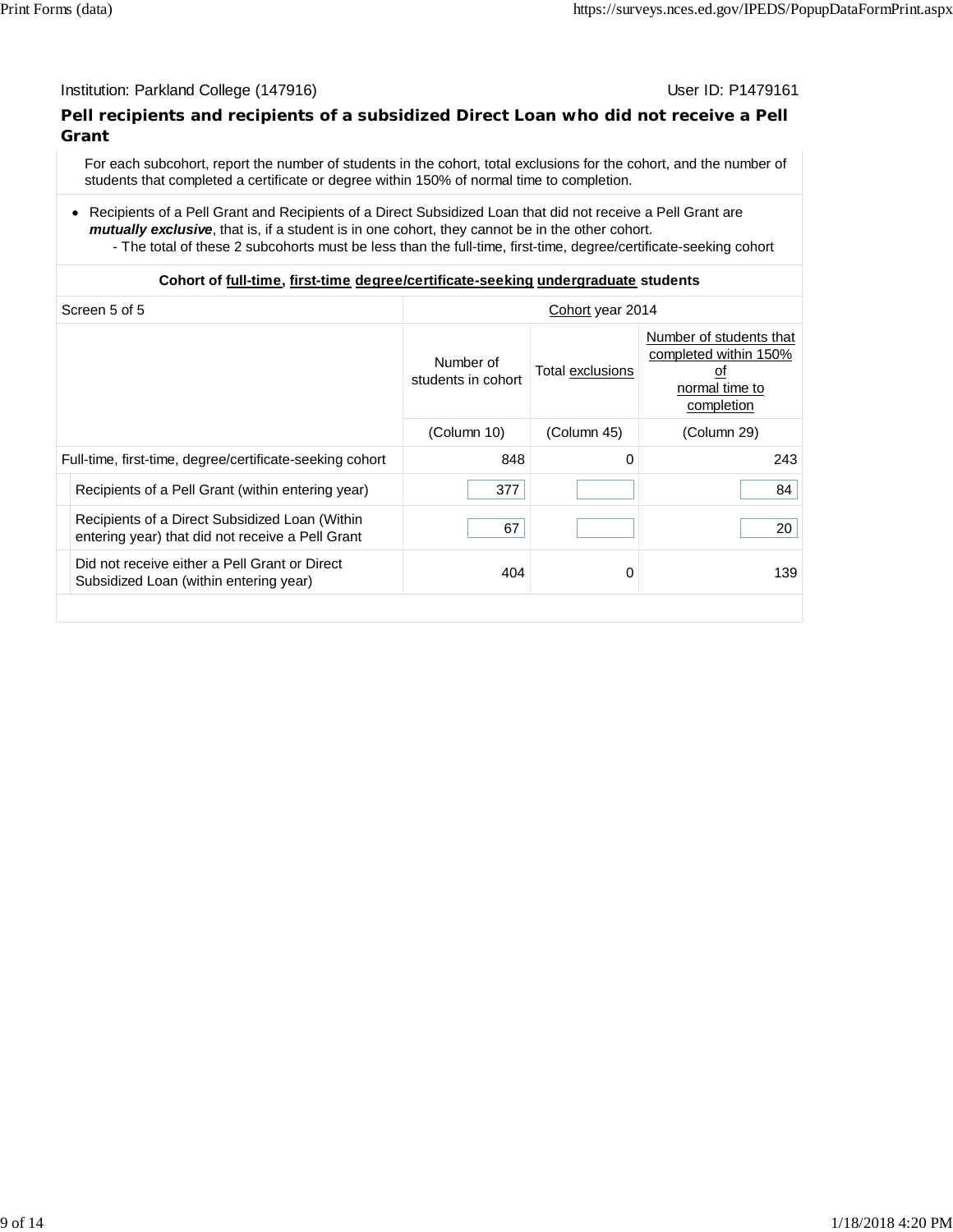$\begin{array}{c} \hline \end{array}$ 

## Institution: Parkland College (147916) Contract College (147916)

## **Graduation and transfer-out rates**

|                                                               |    | Calculation of graduation and transfer-out rates                                                     |                   |
|---------------------------------------------------------------|----|------------------------------------------------------------------------------------------------------|-------------------|
| Screen 1 of 2                                                 |    |                                                                                                      | Cohort year 2014  |
|                                                               |    | Graduation rate                                                                                      | Transfer-out rate |
| <b>Overall Rates (will be displayed on College Navigator)</b> | 29 | 26                                                                                                   |                   |
| Men                                                           |    | 26                                                                                                   | 24                |
| Women                                                         |    | 33                                                                                                   | 29                |
|                                                               |    |                                                                                                      |                   |
| Do you wish to provide additional context notes?              |    |                                                                                                      |                   |
| ⊙                                                             | No |                                                                                                      | Yes               |
|                                                               |    | bota that cartain information from those worksheets will be displayed on College Navigator, as noted |                   |

*A* **Note that certain information from these worksheets will be displayed on College Navigator, as noted. You may use the space below to** provide context **for these data. These context notes will be posted on the College Navigator website, and should be written to be understood by students and parents.**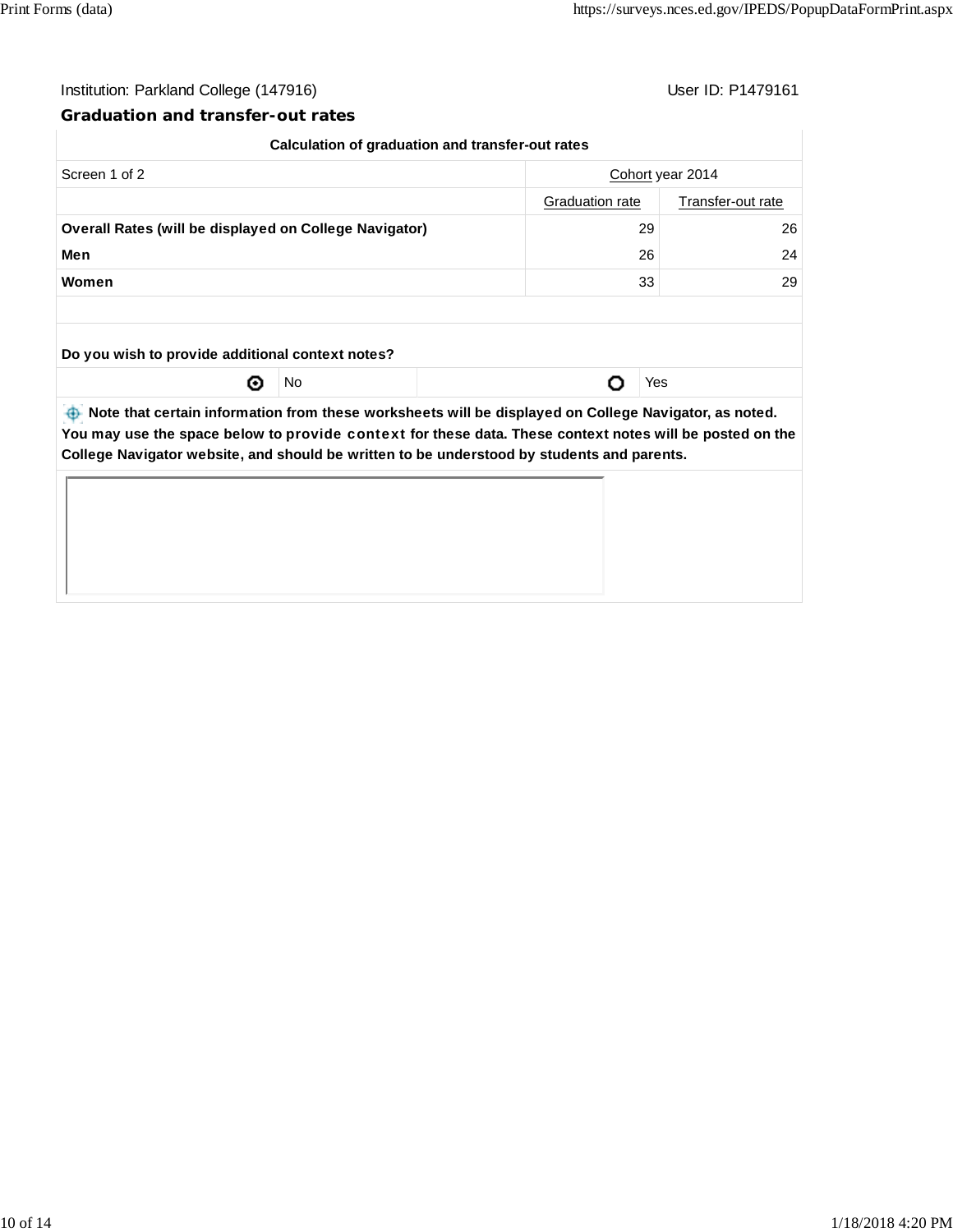## Institution: Parkland College (147916) Contract College (147916)

## **4-year average rates**

|                                                                                | 4-year average rates |      |      |      |              |
|--------------------------------------------------------------------------------|----------------------|------|------|------|--------------|
| Screen 2 of 2                                                                  |                      |      |      |      |              |
| Men                                                                            |                      |      |      |      |              |
|                                                                                | 2011                 | 2012 | 2013 | 2014 | 4-year Total |
| Adjusted cohort                                                                | 456                  | 506  | 432  | 530  | 1,924        |
| Total completers within 150%                                                   | 98                   | 73   | 93   | 137  | 401          |
| Total transfer-out students                                                    | 147                  | 171  | 118  | 128  | 564          |
|                                                                                |                      |      |      |      |              |
| Women                                                                          |                      |      |      |      |              |
|                                                                                | 2011                 | 2012 | 2013 | 2014 | 4-year Total |
| Adjusted cohort                                                                | 274                  | 305  | 236  | 318  | 1,133        |
| Total completers within 150%                                                   | 51                   | 48   | 54   | 106  | 259          |
| Total transfer-out students                                                    | 106                  | 111  | 76   | 91   | 384          |
|                                                                                |                      |      |      |      |              |
| Total (men and women)                                                          |                      |      |      |      |              |
|                                                                                | 2011                 | 2012 | 2013 | 2014 | 4-year Total |
| Adjusted cohort                                                                | 730                  | 811  | 668  | 848  | 3,057        |
| Total completers within 150%                                                   | 149                  | 121  | 147  | 243  | 660          |
| Total transfer-out students                                                    | 253                  | 282  | 194  | 219  | 948          |
|                                                                                |                      |      |      |      |              |
| 4-year average Student Right-to-Know Completion or Graduation Rate Calculation |                      |      |      |      | 22           |
| (Total Completers within 150% / Adjusted Cohort)                               |                      |      |      |      |              |
|                                                                                |                      |      |      |      |              |
| 4-year average Student Right-to-Know Transfer-out Rate Calculation             |                      |      |      |      | 31           |
| (Total Transfer-out Students / Adjusted Cohort)                                |                      |      |      |      |              |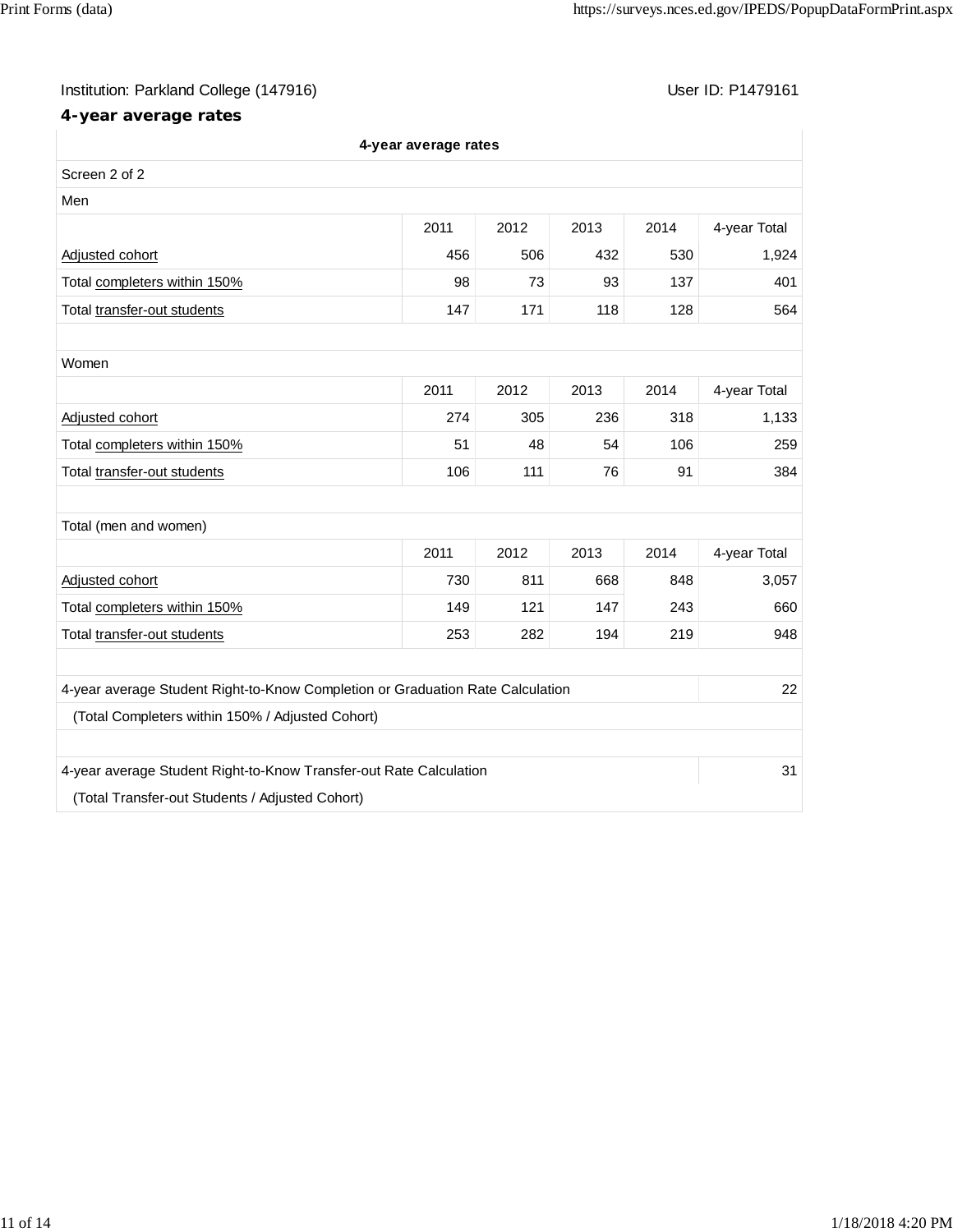User ID: P1479161

## **Prepared by**

The name of the preparer is being collected so that we can follow up with the appropriate person in the event that there are questions concerning the data. The Keyholder will be copied on all email correspondence to other preparers.

The time it took to prepare this component is being collected so that we can continue to improve our estimate of the reporting burden associated with IPEDS. Please include in your estimate the time it took for you to review instructions, query and search data sources, complete and review the component, and submit the data through the Data Collection System.

Thank you for your assistance.

|        | This survey component was prepared by: |                             |                   |  |
|--------|----------------------------------------|-----------------------------|-------------------|--|
| O      | Keyholder                              | <b>SFA Contact</b>          | <b>HR Contact</b> |  |
|        | <b>Finance Contact</b>                 | Academic Library<br>Contact | Other             |  |
| Name:  | <b>Brian Counter</b>                   |                             |                   |  |
| Email: | bcounter@parkland.edu                  |                             |                   |  |
|        |                                        |                             |                   |  |

**How many staff from your institution only were involved in the data collection and reporting process of this survey component?**

1.00 | Number of Staff (including yourself)

### **How many hours did you and others from your institution only spend on each of the steps below when responding to this survey component?**

*Exclude the hours spent collecting data for state and other reporting purposes.*

| <b>Staff</b><br>member | <b>Collecting Data</b><br><b>Needed</b> | <b>Revising Data to</b><br>Match<br><b>IPEDS Requirements</b> | <b>Entering Data</b> | <b>Revising and Locking</b><br>Data |  |
|------------------------|-----------------------------------------|---------------------------------------------------------------|----------------------|-------------------------------------|--|
| Your office            | 0.00                                    | 0.00                                                          | 0.00                 | 1.50                                |  |
|                        | hours                                   | hours                                                         | hours                | hours                               |  |
| <b>Other offices</b>   | 0.00                                    | 0.00                                                          | 0.00                 | 0.00                                |  |
|                        | hours                                   | hours                                                         | hours                | hours                               |  |
|                        |                                         |                                                               |                      |                                     |  |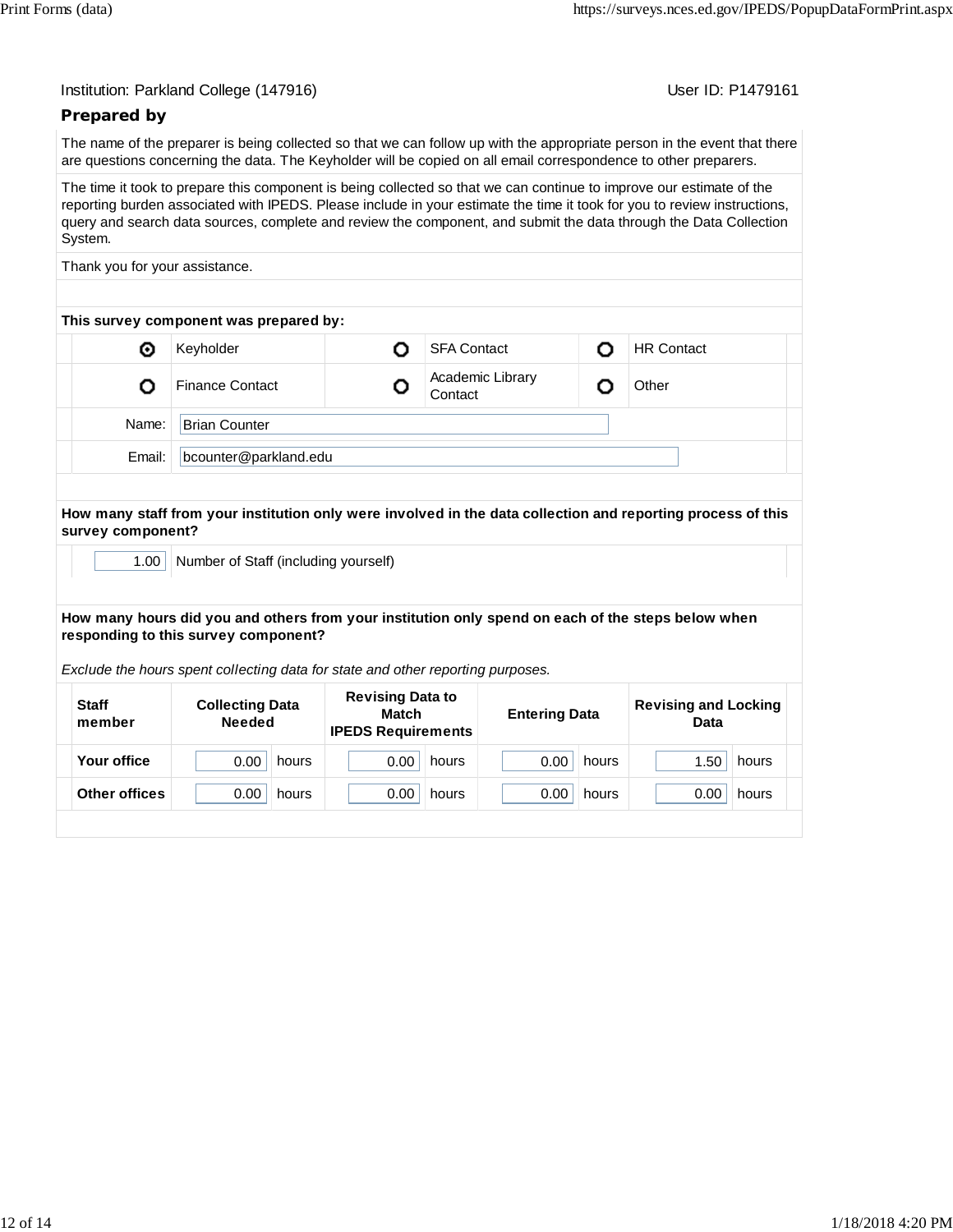Institution: Parkland College (147916) **Distribution: Parkland College (1479161** College College College College College College College College College College College College College College College College College Colle

## **Summary**

## **2017 IPEDS Graduation Rate Component Data Summary**

IPEDS collects important information regarding your institution. All data reported in IPEDS survey components become available in the IPEDS Data Center and appear as aggregated data in various Department of Education reports. Additionally, some of the reported data appears specifically for your institution through the College Navigator website and is included in your institution's Data Feedback Report (DFR). The purpose of this summary is to provide you an opportunity to view some of the data that, when accepted through the IPEDS quality control process, will appear on the College Navigator website and/or your DFR. College Navigator is updated approximately three months after the data collection period closes and Data Feedback Reports will be available through the **Data Center** and sent to your institution's CEO in November 2017.

Please review your data for accuracy. If you have questions about the data displayed below after reviewing the data reported on the survey screens, please contact the IPEDS Help Desk at: 1-877-225-2568 or ipedshelp@rti.org.

| <b>Overall Graduation Rate</b>                           |     |  |  |
|----------------------------------------------------------|-----|--|--|
| <b>Graduation Rate</b>                                   | 29% |  |  |
| Total number of students in the Adjusted Cohort          | 848 |  |  |
| Total number of completers within 150% of normal<br>time | 243 |  |  |

| <b>Overall Transfer-out Rate</b>                            |     |
|-------------------------------------------------------------|-----|
| Transfer-out Rate                                           | 26% |
| Total number of students in the Adjusted Cohort             | 848 |
| Total number of transfers-out within 150% of<br>normal time | 219 |